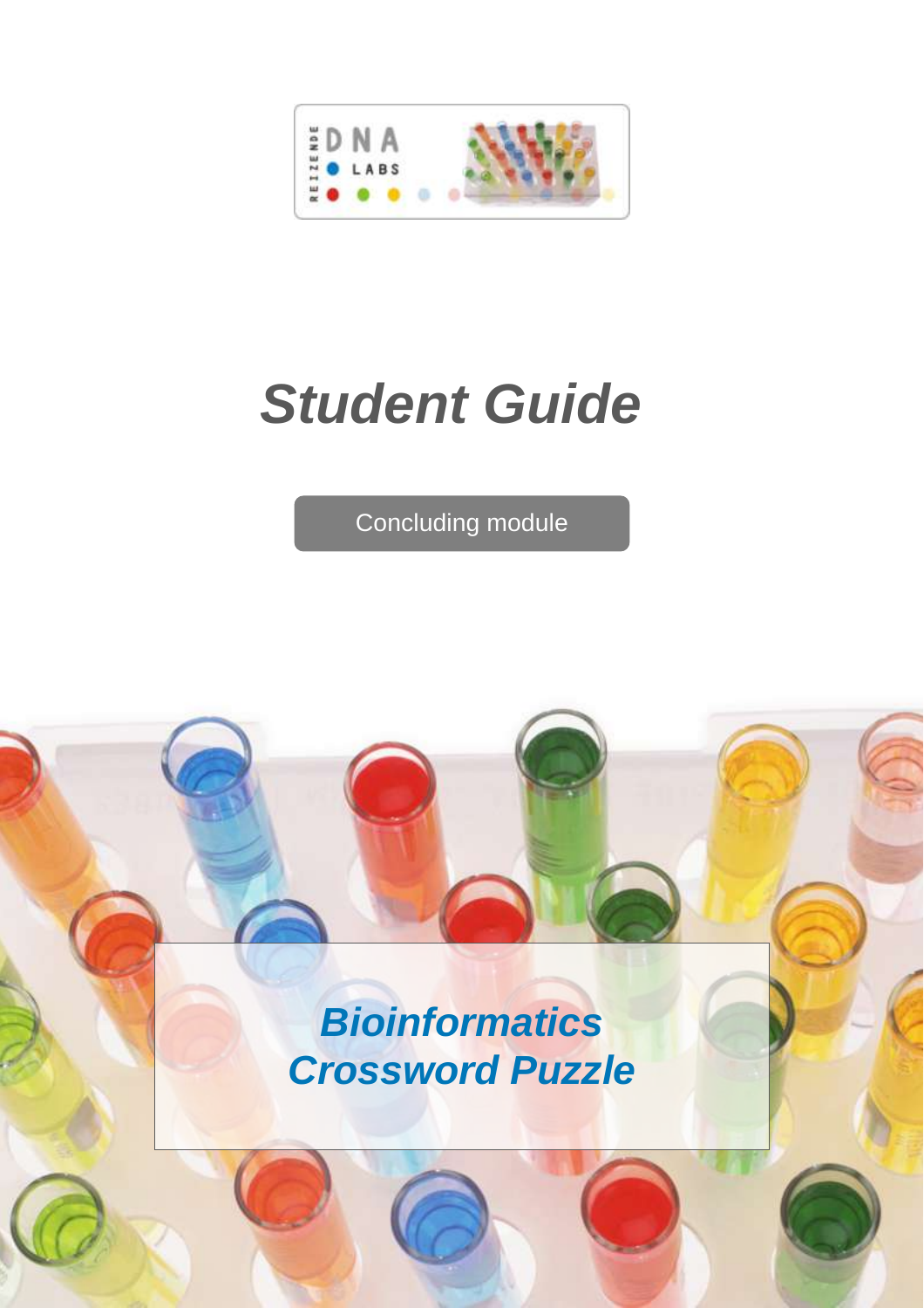



Developed by the Netherlands Bioinformatics Centre

in cooperation with the Centre for Molecular and Biomolecular Informatics of Radboud University Nijmegen Medical Centre

**Text** Celia van Gelder, Robbie Joosten and Hienke Sminia

Images www.bioinformaticaindeklas.nl / www.bioinformaticsatschool.eu

Lay out Identim, Wageningen

On all materials: Creative Commons Naamsvermelding-Niet-commercieel-Gelijk delen 3.0 Nederland Licentie van toepassing (http:// creativecommons.org/licenses/by-nc-sa/3.0/nl/).

#### **CC BY-NC-SA 2009 – NBIC**

Please contact the Netherlands Bioinformatics Centre (nijmegen@dnalabs.nl) for questions and remarks.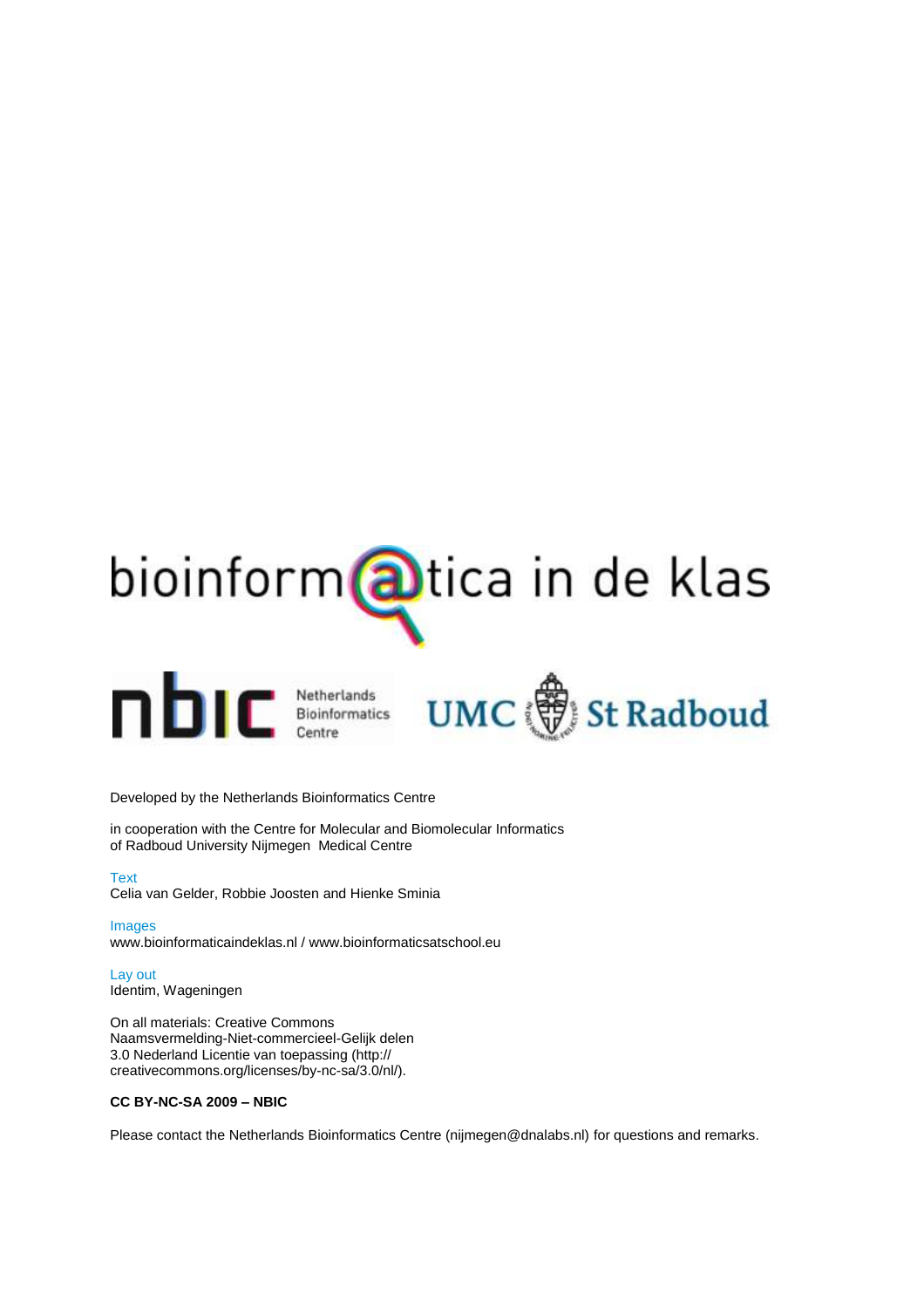## *Student Guide*

#### Introduction

Within this puzzle terms and techniques that you used in the bioinformatics DNA-lab will come by.

*This puzzle is a follow up of the expert version of the DNA-lab on the road "Bioinformatics: a bit of life".*

#### **Goal**

The goal of this lesson is to give you a fun puzzle to educate you in the most relevant terms and techniques of the bioinformatics practical. You should fill this puzzle in by your own. Afterwards you may consult with your fellow students.

This activity takes about 15 minutes.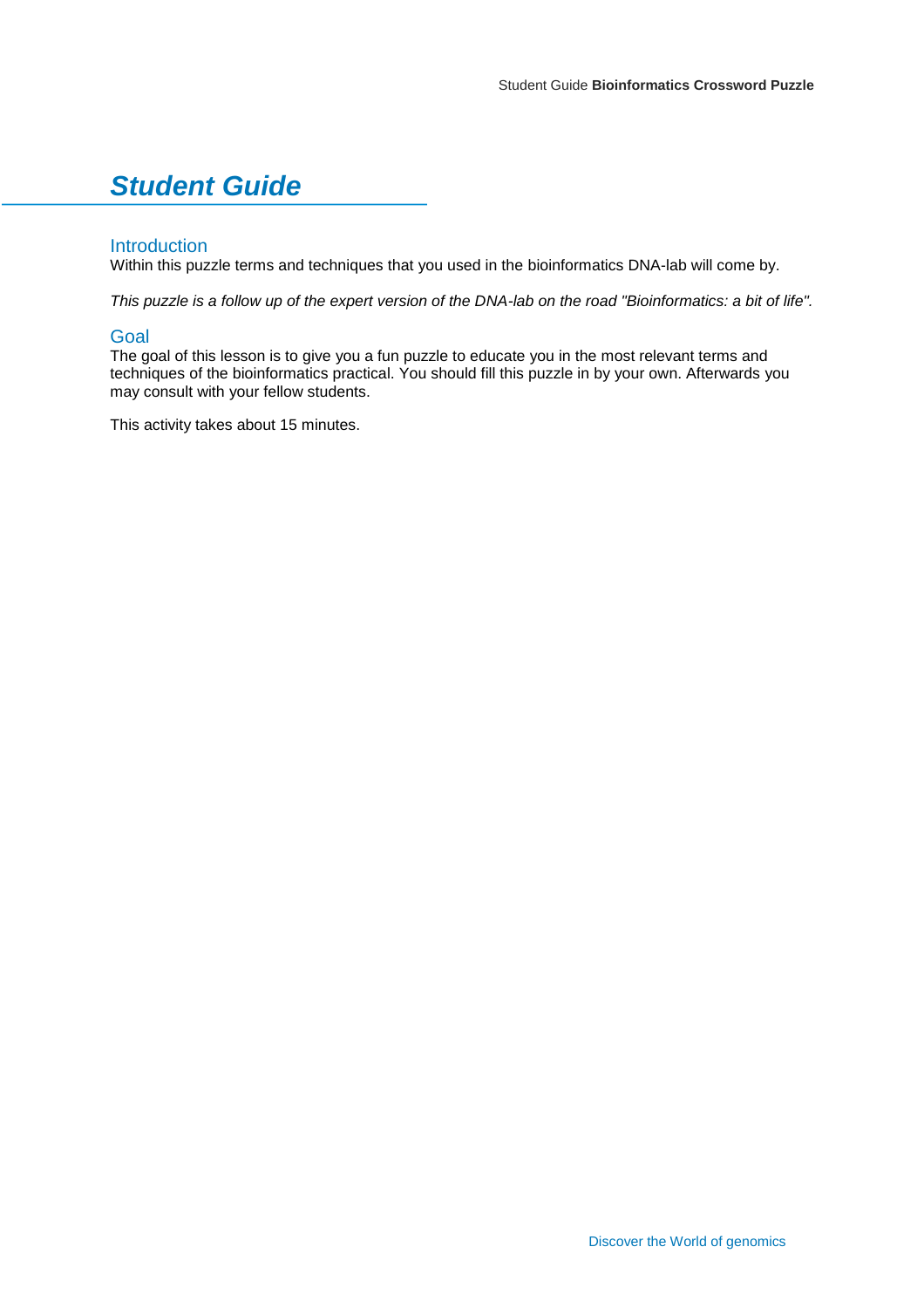

EclipseCrossword.com